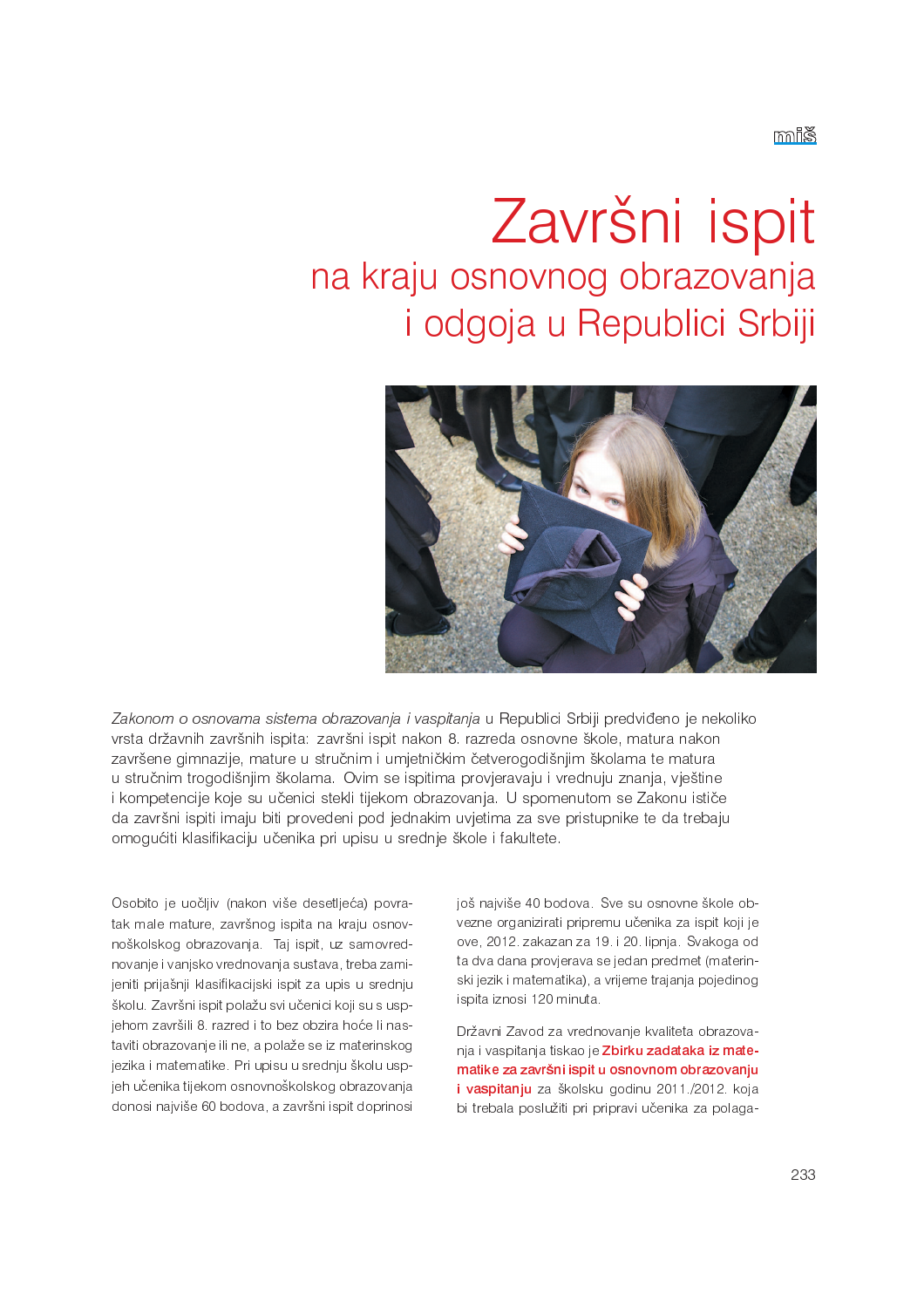## iz svijeta

nje završnog ispita<sup>1</sup> U toj nevelikoj knjižici nalazi se 330 zadataka koji će biti na završnom ispitu, potpuno isti ili djelomično izmijenjeni. Prošle je godine ispit provođen prvi put i sastojao se od 50% doslovnih zadataka iz zbirke (izdane te školske godine 2010./2011.), 25% djelomice poznatih zadataka (prema zbirci, ali s neznatnim promjenama) i 25% potpuno novih. Na ispitu za ovu, drugu po redu godinu povećan je broj "nepoznatih zadataka" na 50%, četvrtina zadataka je iz same zbirke, a četvrtina slična onima iz zbirke. Planira se da 2014. svi zadaci na ispitu budu "nepoznati". Te se godine planira uvođenje još jednog predmeta, znanost koji bi obuhvaćao temeljna znanja iz povijesti, zemljopisa, biologije, fizike i kemije. Postupnim "pojačanjem" ispita iz matematike i materinskog jezika te uvođenjem trećeg predmeta tijekom nekoliko godina želi se izbjeći stres i traumatiziranost učenika.

Valja spomenuti kako Zakon obvezuje da se završni ispiti moraju, ovisno o stupnju i vrsti smetnje, a prema individualnim planovima, prilagoditi učenicima s određenim smetnjama u razvoju.

U nastavku donosimo završni ispit na kraju prošle školske godine.

## Završni ispit iz matematike. školska godina 2010./2011.

- 1. Dani su brojevi:  $-3.1$ ,  $-12.2$ , 0.03, 0.3.
	- a) Najmanji od ovih brojeva je \_\_\_\_ b) Najveći od ovih brojeva je \_\_\_\_\_\_\_\_\_\_
- 2. Izračunaj i napiši odgovarajuće rezultate:
	- a)  $-6:2=\underline{\qquad}$
	- b)  $-6 2 =$
	-
	-
	-
- 3. Zaokruži slovo ispred točnog odgovora. Vrijednost potencije  $0.3^2$  je:
	- a)  $0.06$ b)  $0.6$
	- c)  $0.09$  $d$ )  $0.9$
- 4. Funkcija je zadana formulom  $y = 2x + 1$ . Popuni tablicu:

- 5. Koliki je opseg kruga čiji je polumjer 7 cm? Zaokruži slovo ispred točnog odgovora.
	- a) 14 cm; b) 49 cm;
	- c)  $14\pi$  cm; d)  $49\pi$  cm.
- 6. Božidar je na satu tehničkog odgoja načinio kartonsku kutiju oblika kocke čiji je brid dug 5 cm. Koliko je oplošje Božidarove kutije?

Oplošje Božidarove kutije je \_\_\_\_\_\_\_\_\_\_\_\_\_\_\_\_\_cm<sup>2</sup>.

7. Prazna polja u tablici popuni odgovarajućim mjernim jedinicama.

|                                                                | Mjerni broj | Mjerna jedinica |
|----------------------------------------------------------------|-------------|-----------------|
| Površina<br>jedne učionice                                     | 50          |                 |
| Udaljenost između<br>Beograda i Niša                           | 220         |                 |
| Masa jedne<br>jabuke                                           | 120         |                 |
| Trajanje putovanja<br>zrakoplovom od<br>Beograda do<br>Londona |             |                 |

8. Zaokruži slovo ispred točnog odgovora.

Udaljenost između Beograda, glavnog grada Srbije, i Londona, glavnog grada Ujedinjenog Kraljevstva iznosi 1688.97 km. To je približno:

| a) $1500 \text{ km}$ ; | b) $1600 \, \text{km}$ |
|------------------------|------------------------|
| c) 1700 km;            | d) 1800 km.            |

1<br>1 Zbirku na hrvatskom jeziku možete naći na http://www.okni.edu.rs/images/files/zbirka\_matematika\_hrvatski.pdf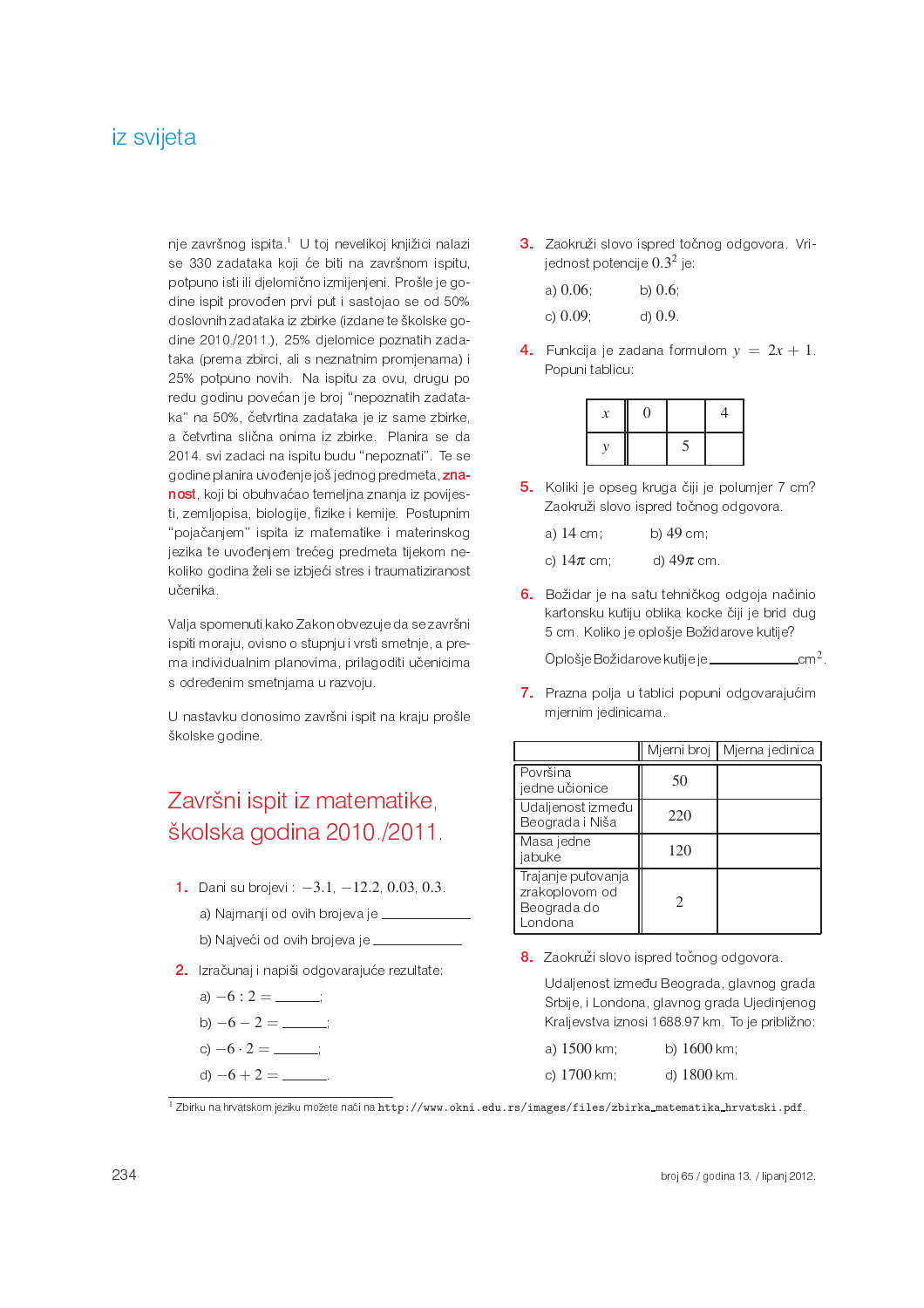9. Dijagram prikazuje promjene u broju sunčanih dana u godini po mjesecima.



- a) Najmanje sunčanih dana bilo je u mjesecu
- b) Najviše sunčanih dana bilo je u mjesecu
- 10. Na pitanje "Koji sport najviše voliš?" u jednoj školi dobiveni su rezultati koji su prikazani kružnim dijagramom.



Popuni tablicu podacima iz kružnog dijagrama.

| sport   postotak učenika |
|--------------------------|
| 10 %                     |
| $25\%$                   |
| 30 $\%$                  |
| 35 %                     |

- 11. U 300 g mješavine čaja  $1/6$  je metvice  $3/10$ gospine trave, a ostatak je kamilica. Koliko grama kamilice je u toj mješavini? Zaokruži slovo ispred točnog odgovora:
	- a) 150 g
	- b) 160 g
	- c) 170 g
	- d) 180 g.
- 12. Dani su dvočlani izrazi  $M = 6m n$  i  $N = -m + 3n$ . Pojednostavni izraz:
	- a)  $M + N =$
	- b)  $M N =$
	- c)  $M \cdot N =$
- 13. Koliki je vanjski kut  $\gamma_1$  pri vrhu C četverokuta ABCD na slici? Zaokruži slovo ispred točnog odgovora.



14. Nikola ide na ekskurziju u Beč. Put i boravak stoje 420 eura i plaća se u šest jednakih rata. Koliki iznos Nikola treba uplatiti u dinarima za prvu ratu, ako na dan uplate 1 euro vrijedi 105 dinara?

> Nikolaza prvu ratu treba uplatiti\_ dinara.